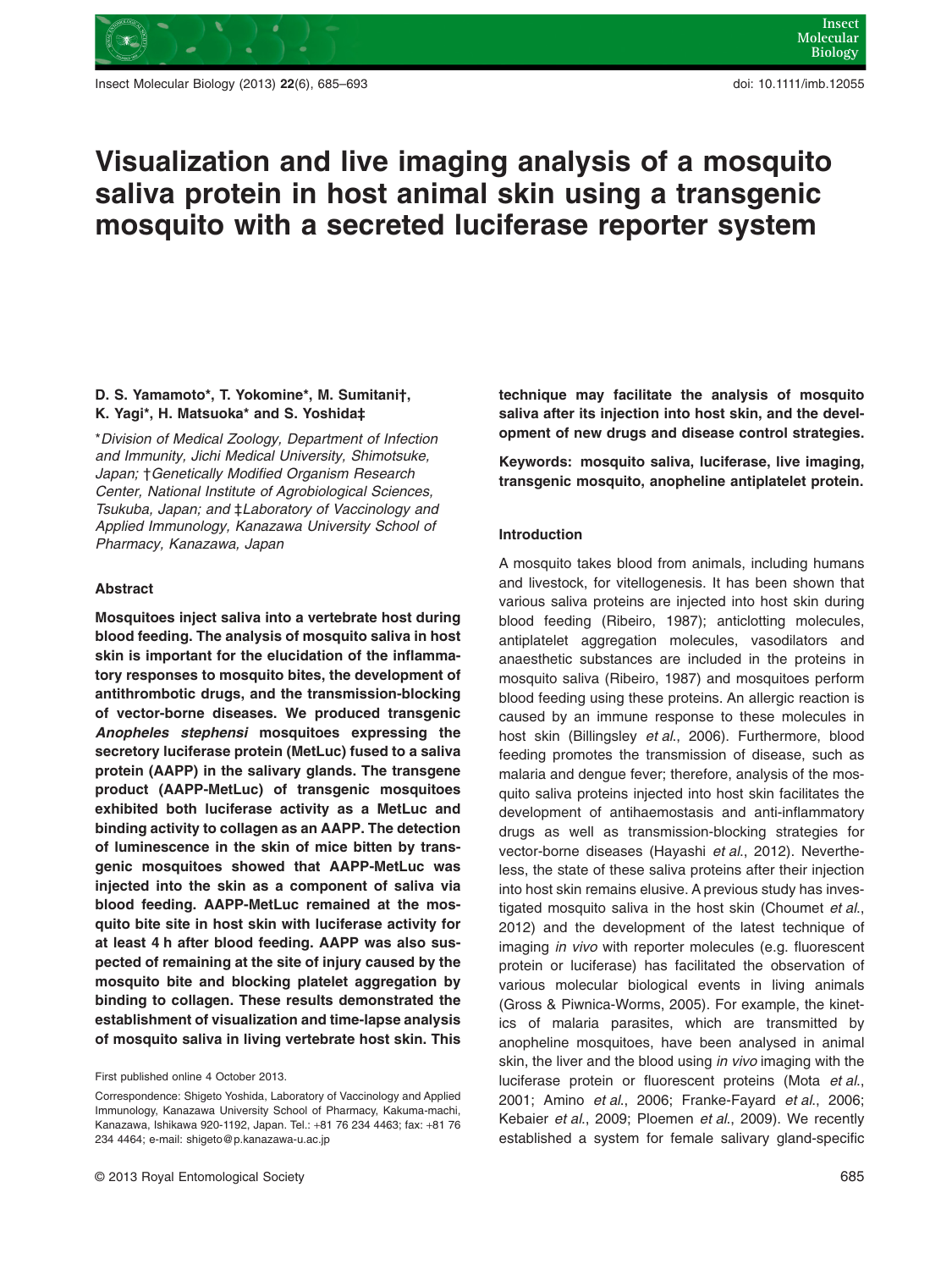gene expression in transgenic *Anopheles stephensi* mosquitoes using the *anopheline antiplatelet protein* (*aapp*) gene promoter region of *A. stephensi* (Yoshida & Watanabe, 2006). Furthermore, this system allowed salivation to be visualized by the expression of a transgene fused to the fluorescence protein gene (Yamamoto *et al*., 2010, 2012; Sumitani *et al*., 2013).

In the present study, we produced a transgenic *A. stephensi* mosquito expressing the luminescent protein gene *Metridia longa luciferase* (*metluc*) fused to *aapp* (*aapp-metluc*) in the female salivary glands, and attempted to detect saliva injected into skin using live imaging. MetLuc is a naturally secreted luciferase protein, and may be easily secreted in saliva from the secretory cells of mosquito salivary glands. The AAPP protein is an antiplatelet protein contained in *Anopheles* mosquito saliva. *In vitro* and *ex vivo* analyses showed that AAPP directly bound to collagen, which blocked platelet aggregation (Yoshida *et al*., 2008; Hayashi *et al*., 2012, 2013). AAPP may promote blood feeding by preventing platelet aggregation around a sucking proboscis in host skin. People in a hyperendemic area of malaria, the Solomon Islands, were shown to have high levels of antibodies against AAPP, and antibody titers were positively correlated with antibody titers against malarial antigens (Yoshida *et al*., 2008); therefore, AAPP is important for developing antithrombotic drugs and predicting the emergence of malaria (Yoshida *et al*., 2008; Hayashi *et al*., 2012).

Transgenic mosquitoes expressing AAPP-MetLuc in their salivary glands were successfully used in visualization and time-lapse analysis of saliva injected into vertebrate animal skin. The AAPP-MetLuc protein injected into the skin was proposed to remain and maintain luciferase activity in the same part of the skin for several hours. AAPP may inhibit platelet aggregation by binding to collagen at the sites of injury caused by mosquito bites. The salivary gland-specific expression system of saliva proteins fused to the secreted luciferase protein is expected to be a powerful tool for live-imaging analysis of the saliva proteins injected into host skin and may also facilitate the development of antihaemostasis and anti-inflammatory drugs, and transmission-blocking strategies against vectorborne diseases.

# **Results and discussion**

# *Establishment of transgenic mosquitoes expressing MetLuc fused to AAPP in the salivary glands*

A *Minos*-based transformation vector harbouring a gene cassette consisting of the *Metridia luciferase* gene fused to the *aapp* gene (*aapp-metlu*c gene) under the control of the *aapp* promoter (Fig. 1A, Fig. S1) was injected with a *Minos* helper plasmid into *A. stephensi* embryos. Two

independent G1 individuals were obtained, and one of them was established as a strain for >10 generations. A single integration event was confirmed by Southern blot analysis (Fig. 1B). Immunoblot analysis with the anti-AAPP antibody showed that the AAPP-MetLuc protein (Mr = 59 KDa) was expressed in female transgenic mosquito salivary glands (Fig. 1C). The lower band (Mr = 37 KDa) expressed in wild-type salivary glands was shown to be the native AAPP of mosquitoes (Yoshida *et al*., 2008). Firefly luciferase was previously expressed in the salivary glands of transgenic *Aedes aegypti* using the *apyrase* (*apy*) gene promoter; however, luciferase activity could not be detected using an imaging system because gene expression levels were very low (1–50 pg per mosquito, estimated) (Coates *et al*., 1999). Although the promoter region of the *aapp* gene as well as the *apy* promoter induced female- and salivary gland-specific expression in *A. stephensi*, the expression level of the transgene using the *aapp* promoter was >1000-fold higher than that using the *apy* promoter (Yoshida & Watanabe, 2006). The amount of AAPP-MetLuc protein expressed in the transgenic line was ∼100 ng per pair of salivary glands, as quantified by a comparison with recombinant AAPP (Mr = 49 kDa) (Fig. 1D). This represents ∼3–10% of the total content of salivary gland protein (Calvo *et al*., 2006). This result demonstrated that the *aapp* promoter region is an excellent tool to express the luciferase gene in the salivary glands of mosquitoes. Moreover, the amount of AAPP-MetLuc expressed in transgenic mosquitoes was higher than that of the transgene products (10–40 ng) expressed in salivary glands using the *aapp* promoter described in our previous studies (Yoshida & Watanabe, 2006; Matsuoka *et al*., 2010, 2012; Yamamoto *et al*., 2010, 2012; Sumitani *et al*., 2013). When MetLuc fuses with AAPP, it may be stable in the saliva secreted by the secretory cells of salivary glands of transgenic mosquitoes because it is a natural secretory protein and AAPP is a native saliva protein of *A. stephensi*.

# *Luminescent activity and binding activity to collagen of AAPP-MetLuc of transgenic mosquitoes*

We examined whether AAPP-MetLuc in the salivary glands of transgenic mosquitoes exhibited luciferase activity. Luminescent activity to a *Metridia* luciferase substrate was observed in the salivary gland homogenates of the transgenic line (Fig. 2A). In contrast, these homogenates showed no luminescent activity to firefly Luciferin (data not shown). These results indicated that AAPP-MetLuc expressed in the salivary glands of transgenic mosquitoes exhibited specific luciferase activity to the *Metridia* substrate.

In our previous study, AAPP was shown to bind directly to collagen (type I and III), and it also inhibited platelet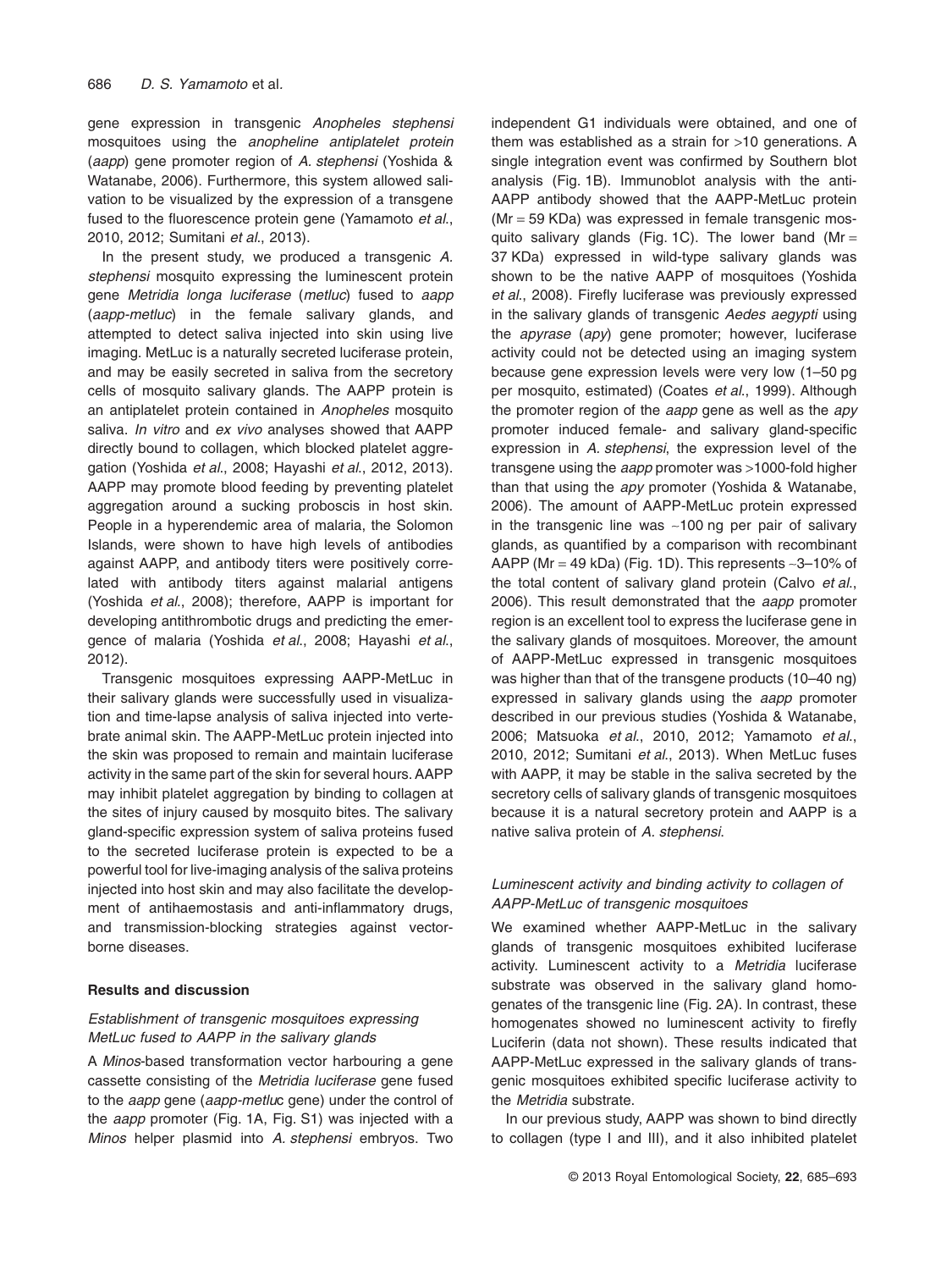

**Figure 1.** Establishment of the AAPP-MetLuc transgenic (TG) mosquito. (A) Schematic representation of the genomic structure of the AAPP-MetLuc mosquito. ITR, *Minos*-inverted terminal repeat; *actin*P, *Drosophila melanogaster actin5c* promoter; *egfp*, EGFP-coding sequence; *hsp*T, *D. melanogaster heat shock protein 70* terminator sequence; *aapp*P, *Anopheles stephensi aapp* regulatory elements; *aapp*, anopheles antiplatelet aggregation protein containing the signal peptide at the N-terminus-coding sequence; *metluc*, *Metridia longa* luciferase-coding sequence; trypT, *Anopheles gambiae trypsin* terminator sequence. A double line represents the probe region used for Southern blot analysis. (B) Southern blot analysis of the AAPP-MetLuc mosquito. Genomic DNAs from the AAPP-MetLuc (TG line) or wild-type (WT) mosquitoes were digested with *Eco*RI, and hybridized with a 0.7-kb DNA fragment encoding the MetLuc protein. (C) Immunoblotting of the AAPP-MetLuc protein in the salivary glands. Two pairs of female salivary glands from TG line or WT mosquitoes were analysed using anti-AAPP and anti-alpha-tubulin antibodies. Arrows show AAPP-MetLuc and a native AAPP. (D) Estimation of the amount of AAPP-MetLuc in the salivary glands. One pair of female salivary glands and recombinant AAPP proteins (thioredoxin-AAPP: Trx-AAPP) were analysed using the anti-AAPP antibody. The amount of Trx-AAPP (400, 200, 100, 50, 25 ng) is indicated at the top of each lane.



**Figure 2.** *In vitro* luminescent assay of AAPP-MetLuc in the salivary glands of transgenic (TG) mosquitoes. (A) *In vitro* luminescent assay of AAPP-MetLuc. Luminescent levels (relative light unit, RLU) in the homogenate of one pair of salivary glands [TG or wild type (WT)] were measured using a microplate reader. All data represent the mean ± SE obtained from three independent experiments. (B) Binding ability to collagen of AAPP-MetLuc. The indicated concentrations of collagen, recombinant glutathione-S-transferase (GST), and recombinant green fluorescent protein (GFP) coating the 96-well microtiter plate. After blocking each well, the homogenate of 0.5 pairs of salivary glands of TG mosquitoes was added to each well and incubated for 1 h. Luminescent levels (RLU) were measured after washing each well with phosphate-buffered saline (PBS). All data represent the mean ± SE obtained from three independent experiments.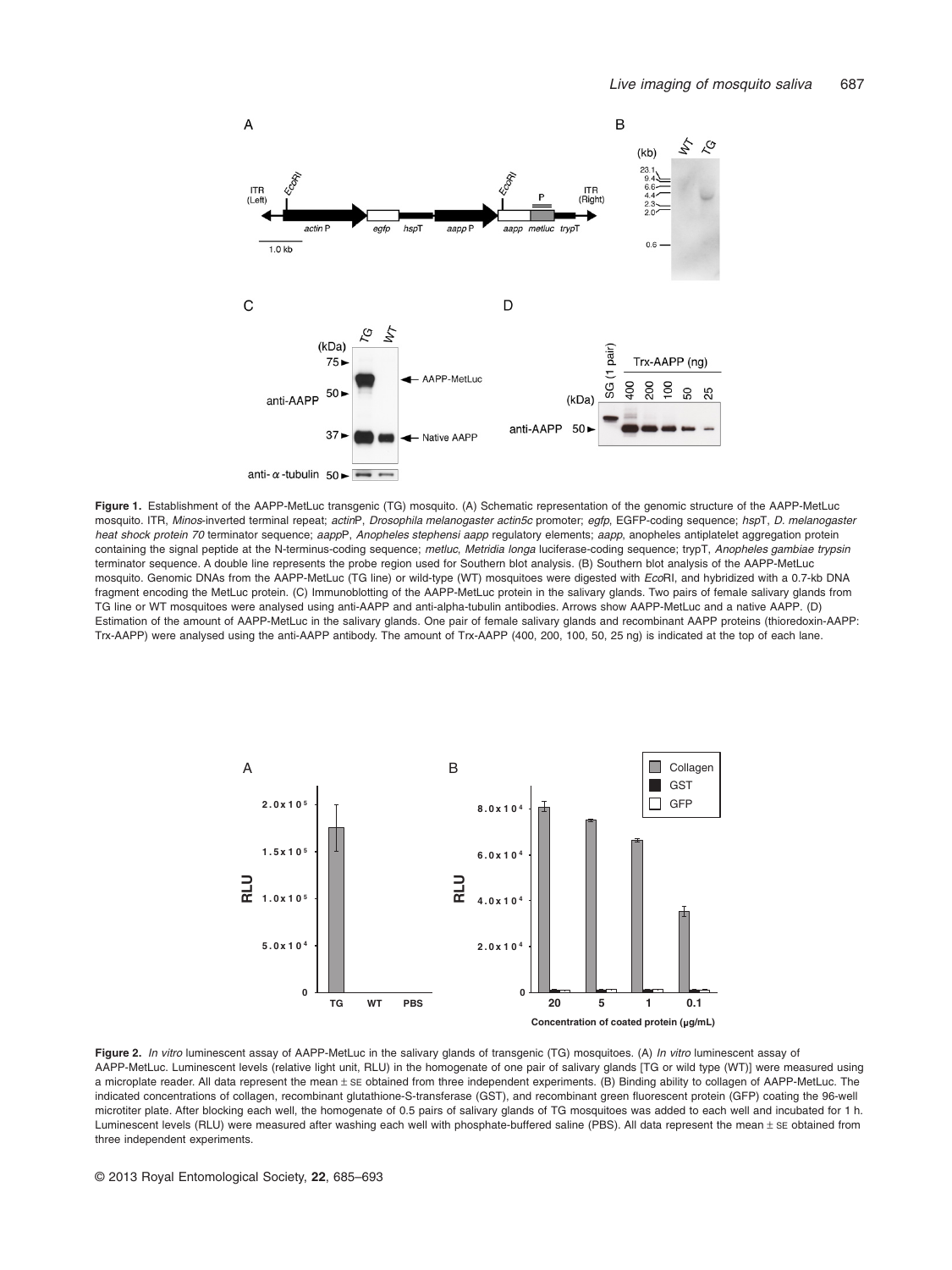adhesion to collagen (Yoshida *et al*., 2008). A luminescent assay was performed using collagen-, recombinant glutathione-S-transferase (rGST)-, and recombinant green fluorescent protein (rGFP)-coated plates to test whether AAPP-MetLuc had the ability to bind to collagen. Figure 2B shows that AAPP-MetLuc exhibited binding ability to collagen. This result raised the possibility that AAPP-MetLuc inhibited platelet adhesion to collagen as well as the native AAPP of mosquitoes.

# In vivo *detection of mosquito saliva injected into host skin by mosquito biting*

We examined whether the luminescence of saliva released from transgenic mosquitoes could be detected. Luminescence was observed around the proboscis inserted in a luciferase substrate solution with the *in vivo* imaging system (IVIS; PerkinElmer, Boston, MA, USA; Fig. 3A). This result demonstrated that AAPP-MetLuc was

released as a component of saliva, and could be detected with the luminescent imaging system. Moreover, a reduction in the luminescent activity of the salivary gland of blood-fed mosquitoes compared with that of non-bloodfed mosquitoes suggested that ∼70% of AAPP-MetLuc equivalent to 70 ng was injected during blood feeding (Fig. 3B). It is considered that half of the mosquito salivary protein is discharged during blood feeding (Calvo *et al*., 2006). In *A. aegypti*, the enzyme activity of the salivary protein apyrase is decreased by ∼50–75% after blood feeding (Marinotti *et al*., 1990; Reno & Novak, 2005); therefore, our estimation is plausible.

We detected the luminescence of mosquito saliva in mouse skin bitten by transgenic mosquitoes. The MetLuc substrate (400 μg/kg) was injected into mice via the tail vein immediately after blood feeding. Luminescence was observed at the blood-sucking site of the skin of mice bitten by transgenic mosquitoes (Fig. 3C). We could not detect luminescence in mice injected with a lower concen-



**Figure 3.** *In vivo* imaging of AAPP-MetLuc released from transgenic (TG) mosquitoes. (A) The imaging of luminescence from saliva released from the AAPP-MetLuc strain. Rainbow images of bioluminescence are shown in total flux (photons/s/cm<sup>2</sup>/sr). (B) Reduction in luminescent activity of salivary gland after blood feeding. The salivary glands (SG) of TG mosquitoes within 1 h after blood feeding (BF) and non-blood-fed TG mosquitoes (NBF) were dissected and used for luminescent assay. Mosquitoes were allowed to bite and fully feed on mouse blood. Ten pairs of SG were homogenized and diluted with phosphate-buffered saline (PBS). The amount of SG is shown at the bottom of the graph. The relative percentages of luminescent activity were obtained with reference to the luminescent activity of one pair of SG of NBF mosquitoes being 100%. All data represent the mean ± SE obtained from four independent experiments. (C) *In vivo* imaging of AAPP-MetLuc in skin of mice bitten by mosquitoes. Rainbow images of luminescence in mice. The abdominal skins of mice were bitten by 40 TG mosquitoes and wild-type (WT) mosquitoes. Mice were injected with the luciferase substrate immediately after blood feeding for 5 min. Bioluminescence is shown in total flux (photons/s/cm<sup>2</sup>/sr). (D) Detection of luminescence of AAPP-MetLuc in mouse skin by probing. The abdominal skins of mice were bitten by TG mosquitoes. Blood feeding: a mouse was kept on a cage and TG mosquitoes were allowed to feed on its blood for 15 min. Probing: a mouse was lifted up every 15 s for 15 min to interrupt TG mosquitoes from taking blood. The number of mosquitoes that bit and fed on the blood of a mouse is indicated at the bottom of the panel. Bioluminescence is shown in total flux (photons/s/cm2/sr).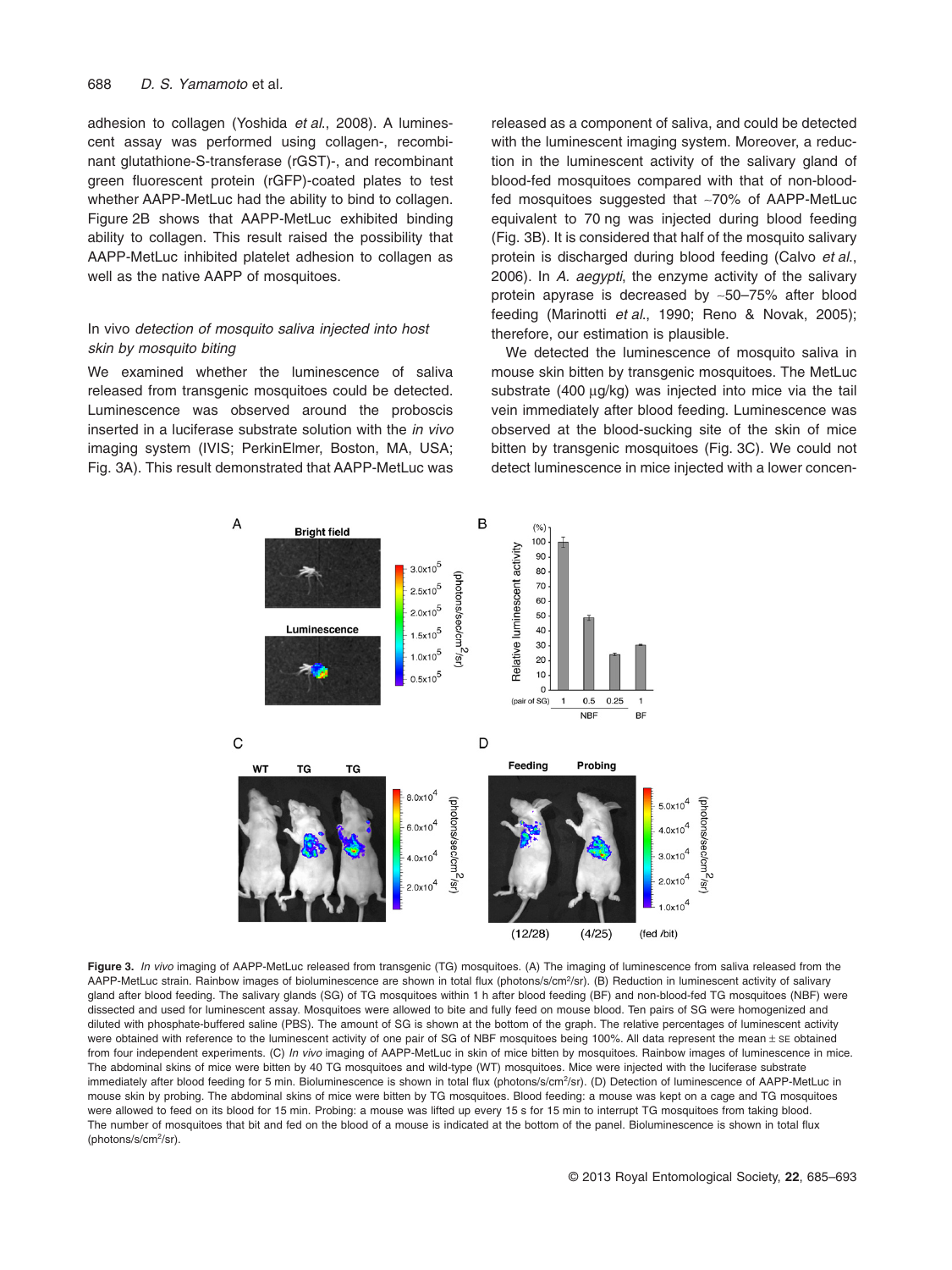

**Figure 4.** Time-lapse imaging of AAPP-MetLuc in mouse skin after mosquito bites. (A) Rainbow images of luminescence in a mouse bitten by 50 transgenic (TG) mosquitoes. A mouse was injected with the luciferase substrate just after blood feeding for 5 min. The time after blood feeding is indicated at the top of the panels. Substrate (+) and (−) indicate immediately and 30 min after administration of the substrate, respectively. Bioluminescence is shown in total flux (photons/s/cm2/sr). (B) Immunoblotting of the AAPP-MetLuc protein in mouse skin 4 h after 40 mosquito bites. Mouse skin bitten by TG lines and wild-type (WT) mosquitoes was analysed using anti-AAPP and anti-actin antibodies. (C) *In vitro* imaging of the salivary gland homogenate of TG mosquitoes in naïve mouse blood. Top panel: Luminescence of serially diluted homogenate of the salivary glands of TG mosquitoes in naïve mouse blood. The amount of salivary glands is shown at the left of the panel. Bottom panel: Comparison of the luminescence of AAPP-MetLuc in the blood and in phosphate-buffered saline (PBS). Rainbow images of bioluminescence are shown in total flux (photons/s/cm2/sr).

tration of the substrate (40 μg/kg or 200 μg/kg) via the tail vein (data not shown), whereas the luminescence of AAPP-MetLuc, injected into host skin by the mosquito's probing, was fully detected (Fig. 3D). We examined how long the luciferase activity of AAPP-MetLuc could be monitored in the skin. Although luciferase luminescence was not detected in mice 30 min after administering the MetLuc substrate, luminescence was detected again by injection of the substrate (Fig. 4A). These results suggested that AAPP-MetLuc was injected into skin as a component of mosquito saliva and remained at that site, and the disappearance of the initial luminescence was attributable to the absence of substrate because of degradation. Furthermore, when the substrate was again injected into the mouse 4 h after blood feeding, luminescence was detected at the same site (Fig. 4A). Immunoblotting analysis showed that MetLuc remained fused with AAPP, which had binding ability to collagen on the skin at this time (Fig. 4B); however, despite the recent administration of substrate, luminescence was not detected 8 h after blood feeding (Fig. 4A). These results indicate that AAPP-MetLuc remained in the skin for several hours, maintaining luciferase activity.

Vertebrate hosts are known to be immunized to mosquito saliva proteins by repeated bites, and to develop antibodies (IgG or IgE) to them (Billingsley *et al*., 2006); however, the mosquito saliva proteins in host skin remain unknown. Mosquito saliva was recently visualized in the skin by immunohistochemistry with antibodies against whole saliva (Choumet *et al*., 2012); however, the direct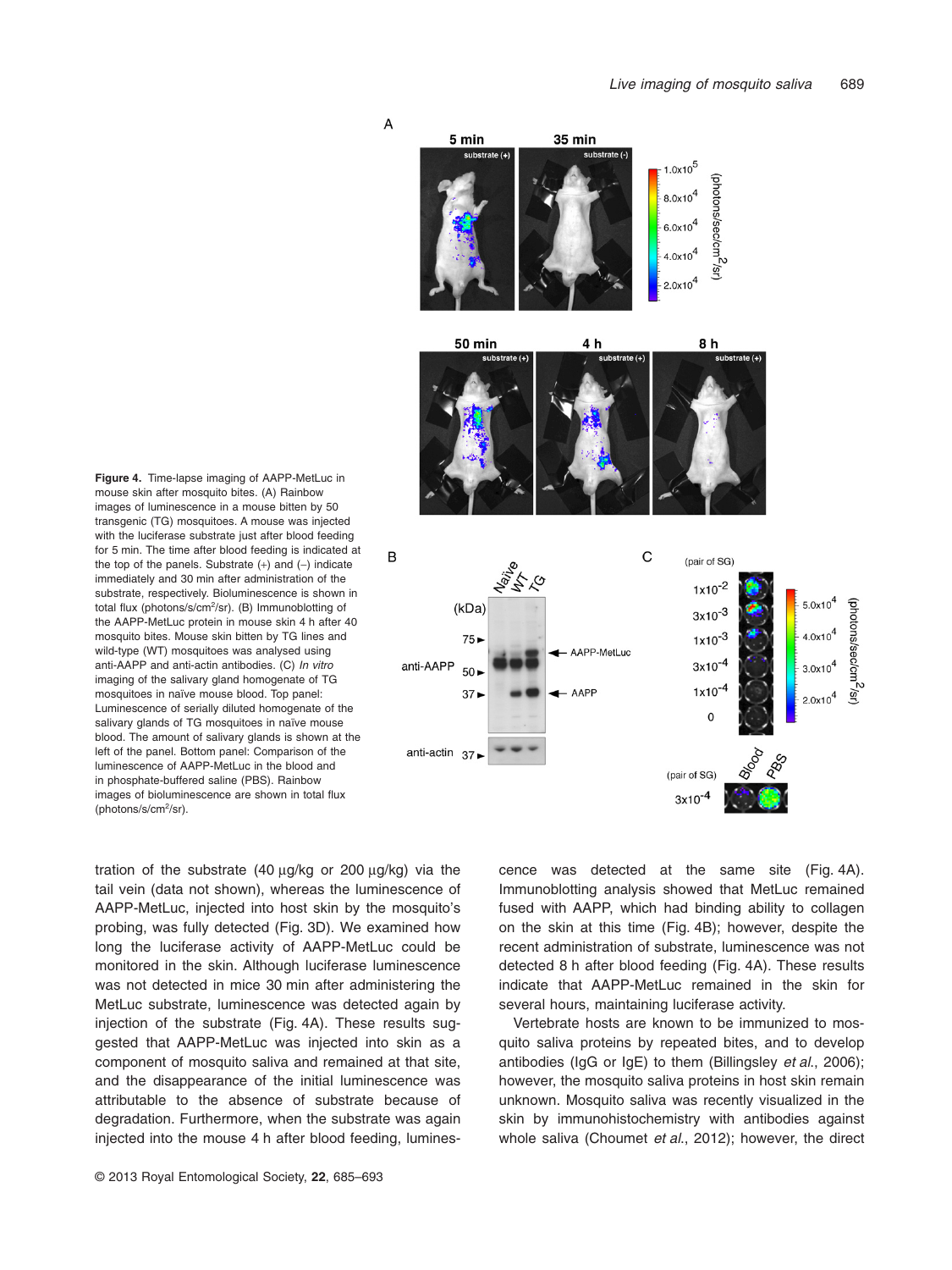detection of mosquito saliva has not been completed in living hosts. In this study, we succeeded in establishing live imaging of the mosquito saliva proteins expressed as the luciferase-fusion protein in mouse skin by mosquito transgenesis. AAPP-MetLuc possesses binding activity to collagen. In our previous study, *in vitro* analysis revealed that AAPP inhibited platelet aggregation by binding to collagen (types I and III; Yoshida *et al*., 2008; Hayashi *et al*., 2012); therefore, AAPP injected by the mosquito is thought to remain at the mosquito bite site by binding to collagen (Yoshida *et al*., 2008). Time-lapse analysis showed that AAPP-MetLuc was considered to remain at the mosquito bite site. This finding occurred as a consequence of the function of AAPP.

In the present study, mosquito saliva was detected in the skin of mice bitten by transgenic mosquitoes, whereas saliva was not detected in the bloodstream under the skin tissue. The amount of AAPP-MetLuc in the bloodstream of mice was considered to be too small for *in vivo* detection. Moreover, MetLuc activity was shown to be inhibited by serum albumin levels in the blood (Hiramatsu *et al*., 2005). The luminescent image of salivary gland homogenate in the blood, including the luciferase substrate equivalent of the concentration used for the *in vivo* assay (10 μg, substrate/2 ml, total blood of mouse), showed that the detection of transgenic mosquito saliva at amounts  $<$ 3 × 10<sup>-4</sup> pair of salivary glands, equivalent to 30 pg of AAPP-MetLuc in 50 μl of blood, may be difficult in our system (Fig. 4C). The luminescence of AAPP-MetLuc was lower in blood than in phosphate-buffered saline (PBS) (Fig. 4C); therefore, the detection of AAPP-MetLuc in the bloodstream under the skin may be difficult. These results suggest that our system is appropriate for the specific detection of saliva in the skin. Furthermore, AAPP-MetLuc mosquitoes could be useful for investigating the amount of saliva injected in the skin, depending on the condition of blood feeding, such as the number of mosquitoes feeding, probing frequency, and time allowed to feed.

The saliva of blood-sucking animals, including mosquitoes, contains various proteins including antihaemostasis molecules, vasodilators and anaesthetic substances. Some of these molecules have recently been used for therapeutic applications (Furlan *et al*., 2006; Warkentin *et al*., 2008; Hayashi *et al*., 2012). Some saliva proteins are promising candidate molecules for markers of exposure to mosquito bites and may also predict the emergence of malaria or dengue virus (Yoshida *et al*., 2008; King *et al*., 2011; Rizzo *et al*., 2011; Doucoure *et al*., 2012). Moreover, blood-sucking arthropod saliva has been shown to enhance the infectivity of pathogens, including the malaria parasite, and several molecules in saliva have the potential to be vaccine targets for the prevention of pathogen transmission (Titus *et al*., 2006; Mecheri, 2012). Since the saliva of AAPP-MetLuc mosquitoes can be visualized, this line may be used to analyse the effect of loss-of-function of other saliva proteins on the release of saliva. Moreover, transgenic *Plasmodium* expressing a reporter gene has been used to analyse sporozoite injection by mosquitoes and movement in living animal skin (Vanderberg & Frevert, 2004; Engelmann *et al*., 2006; Jin *et al*., 2007; Kebaier *et al*., 2009; Voza *et al*., 2012). There may be progress, therefore, in the elucidation of mosquito saliva–malaria sporozoite interactions using the combination of the transgenic mosquitoes and transgenic malaria parasites. This expression system can be applied to other saliva proteins in mosquitoes, so visualization and kinetic analysis of these proteins may be possible in vertebrate hosts. Thus, this expression system may facilitate elucidation of the individual functions of mosquito saliva proteins, and the development of new drugs or disease control strategies.

## **Experimental procedures**

#### *Ethics statement*

All animal procedures were approved by the Animal Ethics Committee of Jichi Medical University, Japan.

#### *Animals*

The *A. stephensi* mosquito strain SDA500 was maintained at Jichi Medical University according to previously described methods (Yamamoto *et al*., 2012). Male BALB/c and BALB/c-*nu* strain mice were obtained from Japan SLC (Hamamatsu, Shizuoka, Japan) and used at 8 weeks of age.

#### Minos *vector construction and germline transformation*

PCR reactions were performed with *Pfu* DNA polymerase (Stratagene GmbH, Heidelberg, Germany). A DNA fragment of the *metluc* gene was amplified from pMetLuc2-Control (Clontech Laboratories, Inc., Mountain View, CA, USA) using primers pMetluc2-F3: 5′-CACCTCGAGAAGAGCACCGAGTTCGACCCC AACATC-3′, and pMetluc2-R1: 5′-GCATGCAGTGAAAAAAATG CTTTATTTGTGAAATTTGTG-3′. The PCR product was cloned into pENTR/D-TOPO (Invitrogen, Carsbad, CA, USA) to generate pENTR-MetLuc. A DNA fragment of the *aapp* gene was amplified from the salivary gland cDNA of *A. stephensi* using primers pAnSG-F19: 5′-CACCGAATTCACTACGGATCAAGAATCATCG ACCGAGCTA-3′, and pAnSG-R1: 5′-CTCGAGTGCGGCCGCC TCTGAATCACGCTTTTCGACGAT-3′. The PCR product was cloned into pENTR/D-TOPO (Invitrogen) to generate pENTRaapp. The *metluc* gene fragment was excised from pENTR-MetLuc by digestion with *Xho*I and *Asc*I, and then cloned into the *Xho*I/*Asc*I sites of pENTR-aapp to generate pENTR-AAPP-MetLuc. The *aapp*-*metluc* gene fragment was excised from pENTR-AAPP-MetLuc by digestion with *Eco*RI and *Sph*I, and then cloned into the *Eco*RI/*Sph*I sites of pENTR-aappP-mDsRed-SP15-antryp1T (Yamamoto *et al*., 2010) to generate pENTRaappP-aapp-MetLuc-antryp1T. The transformation plasmid pMinos-EGFP-aappP-aapp-MetLuc-antryp1T (Fig. 1A) was generated by incubating pMinos-EGFP-RfA-F (Yoshida & Watanabe,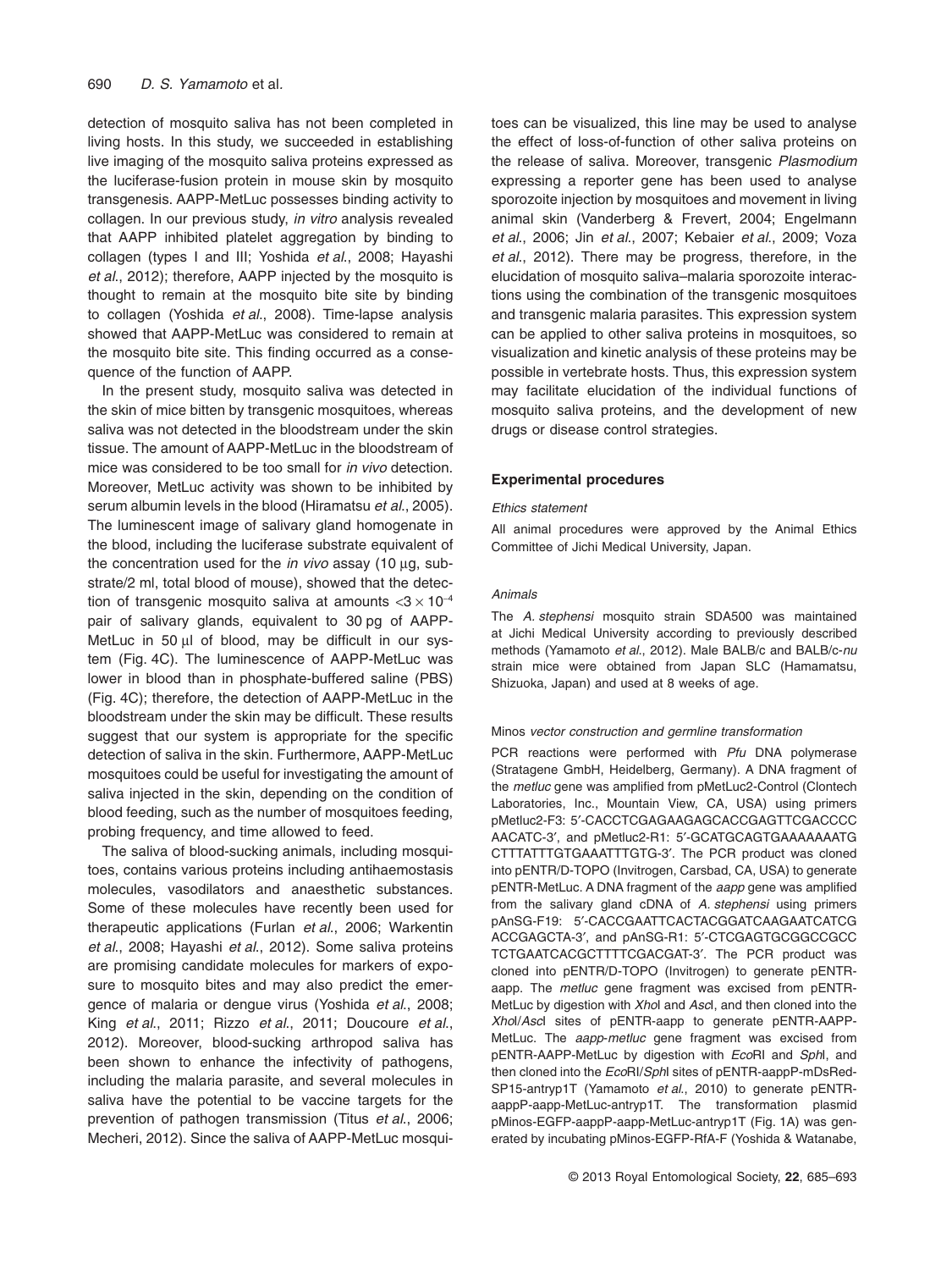2006) and pENTR-aappP-aapp-MetLuc-antryp1T in the presence of LR Clonase® (Invitrogen) as described previously (Yoshida & Watanabe, 2006). Procedures for the microinjection into embryos, screening of transgenic individuals, and generation of homozygous lines have been described previously (Catteruccia *et al*., 2000).

#### *Southern blot analysis*

Southern blot analysis was performed as described previously (Yamamoto *et al*., 2008). A total of 5 μg of genomic DNA from mosquitoes extracted using the DNeasy Kit (Qiagen, Valencia, CA, USA) was digested with *Eco*RI, separated on 0.8% agarose gels, and then transferred to a Hybond N+ membrane (GE Healthcare Ltd, Little Chalfont, UK). Probe labelling, hybridization, washing, and the detection of signals were performed using Roche DIG-High Prime DNA labelling and detection reagent (Roche, Indianapolis, IN, USA) and CDP-star (Roche).

## *Immunoblotting*

Rabbit anti-AAPP antiserum (Yoshida *et al*., 2008), rabbit antialpha-tubulin monoclonal antibody (11H10 mAb, #2125, Cell Signalling), and rabbit anti-actin antibody (Sigma, St. Louis, MO, USA) were used as primary antibodies.

Groups of 20 pairs of female salivary glands were homogenized using a plastic homogenizer with 40 μl of sample buffer (Nacalai Tesque, Kyoto, Japan) containing 5% 2-mercaptoethanol, and then boiled at 95 °C for 3 min. The recombinant thioredoxin-AAPP protein (Yoshida *et al*., 2008) was serially diluted with sample buffer containing 5% 2-mercaptoethanol, and then boiled at 95 °C for 3 min. Fifty milligrams of skin dissected from mice bitten by mosquitoes was homogenized using a Biomasher (Nippi, Tokyo, Japan) with 200 μl of PBS, equally diluted with sample buffer containing 5% 2-mercaptoethanol, and then boiled at 95 °C for 3 min. Each sample was separated on an 8–10% sodium dodecyl sulphate polyacrylamide gel, and transferred to Hybond™ ECL Membrane (GE Healthcare). Immunoblotting was carried out as previously described (Yamamoto *et al*., 2013).

#### *Luminescent assay of the salivary glands*

The luminescence of AAPP-MetLuc in the salivary glands was measured in a 96-well microtiter plate using SpectraMax M5 (Molecular Devices, Sunnyvale, CA, USA). A group of 10 pairs of female salivary glands was homogenized using a plastic homogenizer with 100 μl of PBS, and then diluted with 400 μl of PBS. Then, 50 μl (equivalent to 1 pair of salivary glands) of each sample was added into each well, and the luciferase substrate was added according to the manufacturer's protocol. The *Metridia* luciferase substrate was obtained from the Ready-To-Glow Secreted Luciferase Reporter Assay (Clontech).

#### *AAPP-MetLuc binding assay*

The binding ability of AAPP-MetLuc to collagen was measured in a 96-well microtiter plate coated with collagen type-I (Cell matrix; Nitta Gelatin, Osaka, Japan), rGST protein, or rGFP. The plate was blocked with 1% Block Ace, a blocking reagent (DS Pharma Biomedical, Tokyo, Japan), for 1 h at room temperature. Groups

of 20 pairs of female salivary glands were homogenized using a plastic homogenizer with 100 μl of PBS, and then diluted with 1.9 ml of PBS. Then 50 μl of sample (equivalent to 0.5 pairs of salivary glands) was added to each well, and then incubated for 1 h at room temperature. Nonadherent samples were removed, and wells were washed twice with PBS. The luciferase assay was performed as described above.

#### *Imaging luminescence of salivation*

The procedure for monitoring salivation was as described previously (Yamamoto *et al*., 2010). The proboscis of a mosquito on a glass slide was inserted into *Metridia* luciferase substrate solution and covered with a coverslip. Luciferase activity was acquired using the IVIS (IVIS 100; PerkinElmer) with a 10-cm field of view (FOV), medium binning factor, and exposure time of 20 s using the IVIS. Imaging data were analysed using Living Image® 2.5 (PerkinElmer).

#### In vivo *imaging of mouse skin*

The luciferase activity of saliva injected from mosquitoes into mice was detected using the IVIS. Mice were anaesthetized with pentobarbital (50 mg/kg, intraperitoneally), and a part of the ventral skin of mice was allowed to contact the cage containing mosquitoes. To reduce the difference in the amount of released saliva between individual mosquitoes, adult female mosquitoes at days 7–10 after eclosion were allowed to feed on blood for 5 min. To avoid anaemia, < 50 mosquitoes were allowed to bite the mice. The *Metridia* luciferase substrate was diluted in substrate buffer and injected via the tail vein (100 μg/ml, 4 ml/kg, intravenously). The *Metridia* luciferase substrate and substrate buffer were obtained from the Ready-To-Glow Secreted Luciferase Reporter Assay (Clontech). Luciferase activity was acquired immediately after injecting the substrate with a 15-cm FOV, medium binning factor, and exposure time of 1–5 min. Imaging data were analysed using Living Image® 2.5 (PerkinElmer). At 4 or 8 h after blood feeding, mice were anaesthetized by inhalation of 30% isoflurane diluted with propylene glycol, and observed using the IVIS. The procedure to probe a mouse by mosquitoes was as described previously (Matsuoka *et al*., 2002).

## In vitro *imaging of the luminescence of AAPP-MetLuc in mouse blood*

A group of 10 pairs of female salivary glands was homogenized using a plastic homogenizer with 100 μl of PBS, and then serially diluted with PBS. Ten microliters of each sample was added into each well containing 50 μl of naïve male BALB/c mouse blood or PBS in a 96-well microtiter plate. The *Metridia* luciferase substrate (100 μg/ml, 2.5 μl/50 μl blood) was used as described above. Luciferase activity was acquired using the IVIS with a 15-cm FOV, medium binning factor, and exposure time of 60 s. Imaging data were analysed using Living Image® 2.5 (PerkinElmer).

#### **Acknowledgements**

We are grateful to Dr Katsumi Kasashima of Jichi Medical University for useful suggestions; and Mr Jin Sato, Ms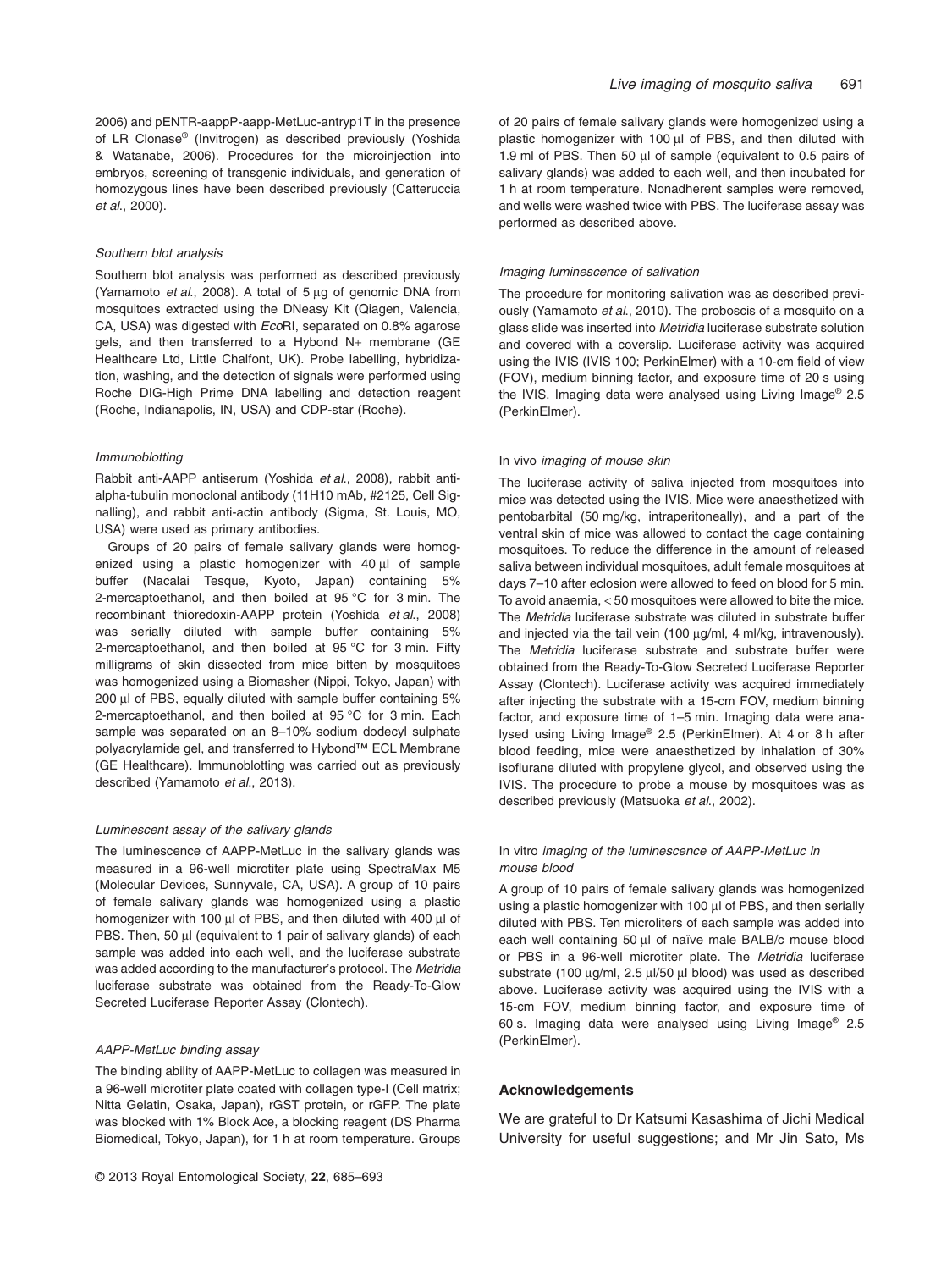Keiko Watano, and Chisato Seki for rearing and maintaining the mosquitoes and mice. rGFP was provided by Dr Mistuhiro Miyazawa of the National Institute of Agrobiological Sciences. This work was supported by grants from Jichi Medical University Young Investigator Award and Narishige Zoological Science Award to D.S.Y., Support Program for Strategic Research Platform for Private Universities from the Japanese Ministry of Education, Culture, Sport, Science and Technology to H.M. and JSPS KAKENHI Grant Number 21390126 to S.Y.

#### **References**

- Amino, R., Thiberge, S., Martin, B., Celli, S., Shorte, S., Frischknecht, F. *et al*. (2006) Quantitative imaging of *Plasmodium* transmission from mosquito to mammal. *Nat Med* **12**: 220–224.
- Billingsley, P.F., Baird, J., Mitchell, J.A. and Drakeley, C. (2006) Immune interactions between mosquitoes and their hosts. *Parasite Immunol* **28**: 143–153.
- Calvo, E., Mans, B.J., Andersen, J.F. and Ribeiro, J.M. (2006) Function and evolution of a mosquito salivary protein family. *J Biol Chem* **281**: 1935–1942.
- Catteruccia, F., Nolan, T., Loukeris, T.G., Blass, C., Savakis, C., Kafatos, F.C. *et al*. (2000) Stable germline transformation of the malaria mosquito *Anopheles stephensi*. *Nature* **405**: 959– 962.
- Choumet, V., Attout, T., Chartier, L., Khun, H., Sautereau, J., Robbe-Vincent, A. *et al*. (2012) Visualizing non infectious and infectious *Anopheles gambiae* blood feedings in naive and saliva-immunized mice. *PLoS ONE* **7**: e50464.
- Coates, C.J., Jasinskiene, N., Pott, G.B. and James, A.A. (1999) Promoter-directed expression of recombinant fire-fly luciferase in the salivary glands of *Hermes*-transformed *Aedes aegypti*. *Gene* **226**: 317–325.
- Doucoure, S., Mouchet, F., Cournil, A., Le Goff, G., Cornelie, S., Roca, Y. *et al*. (2012) Human antibody response to *Aedes aegypti* saliva in an urban population in Bolivia: a new biomarker of exposure to dengue vector bites. *Am J Trop Med Hyg* **87**: 504–510.
- Engelmann, S., Sinnis, P. and Matuschewski, K. (2006) Transgenic *Plasmodium berghei* sporozoites expressing betagalactosidase for quantification of sporozoite transmission. *Mol Biochem Parasitol* **146**: 30–37.
- Franke-Fayard, B., Waters, A.P. and Janse, C.J. (2006) Real-time *in vivo* imaging of transgenic bioluminescent blood stages of rodent malaria parasites in mice. *Nat Protoc* **1**: 476–485.
- Furlan, A.J., Eyding, D., Albers, G.W., Al-Rawi, Y., Lees, K.R., Rowley, H.A. *et al*. (2006) Dose escalation of desmoteplase for acute ischemic stroke (DEDAS): evidence of safety and efficacy 3 to 9 hours after stroke onset. *Stroke* **37**: 1227–1231.
- Gross, S. and Piwnica-Worms, D. (2005) Spying on cancer: molecular imaging *in vivo* with genetically encoded reporters. *Cancer Cell* **7**: 5–15.
- Hayashi, H., Kyushiki, H., Nagano, K., Sudo, T., Matsuoka, H. and Yoshida, S. (2012) Anopheline anti-platelet protein from a malaria vector mosquito has anti-thrombotic effects *in vivo* without compromising hemostasis. *Thromb Res* **129**: 169– 175.
- Hayashi, H., Kyushiki, H., Nagano, K., Sudo, T., Iyori, M., Matsuoka, H. *et al*. (2013) Identification of the active region responsible for the anti-thrombotic activity of anopheline antiplatelet protein from a malaria vector mosquito. *Platelets* **24**: 324–332.
- Hiramatsu, N., Kasai, A., Meng, Y., Hayakawa, K., Yao, J. and Kitamura, M. (2005) Alkaline phosphatase vs luciferase as secreted reporter molecules *in vivo*. *Anal Biochem* **339**: 249– 256.
- Jin, Y., Kebaier, C. and Vanderberg, J. (2007) Direct microscopic quantification of dynamics of *Plasmodium berghei* sporozoite transmission from mosquitoes to mice. *Infect Immun* **75**: 5532–5539.
- Kebaier, C., Voza, T. and Vanderberg, J. (2009) Kinetics of mosquito-injected *Plasmodium* sporozoites in mice: fewer sporozoites are injected into sporozoite-immunized mice. *Plos Pathog* **5**: e1000399.
- King, J.G., Vernick, K.D. and Hillyer, J.F. (2011) Members of the salivary gland surface protein (SGS) family are major immunogenic components of mosquito saliva. *J Biol Chem* **286**: 40824–40834.
- Marinotti, O., James, A.A. and Ribeiro, J.M.C. (1990) Diet and salivation in female *Aedes aegypti* mosquitos. *J Insect Physiol* **36**: 545–548.
- Matsuoka, H., Yoshida, S., Hirai, M. and Ishii, A. (2002) A rodent malaria, *Plasmodium berghei*, is experimentally transmitted to mice by merely probing of infective mosquito, *Anopheles stephensi*. *Parasitol Int* **51**: 17–23.
- Matsuoka, H., Ikezawa, T. and Hirai, M. (2010) Production of a transgenic mosquito expressing circumsporozoite protein, a malarial protein, in the salivary gland of *Anopheles stephensi* (Diptera: Culicidae). *Acta Med Okayama* **64**: 233–241.
- Matsuoka, H., Sano, G., Hattori, R., Tomita, H., Yamamoto, D.S. and Hirai, M. (2012) One injection of DsRed followed by bites from transgenic mosquitoes producing DsRed in the saliva elicits a high titer of antibody in mice. *Trop Med Health* **40**: 47–52.
- Mecheri, S. (2012) Contribution of allergic inflammatory response to the pathogenesis of malaria disease. *Biochim Biophys Acta* **1822**: 49–56.
- Mota, M.M., Pradel, G., Vanderberg, J.P., Hafalla, J.C., Frevert, U., Nussenzweig, R.S. *et al*. (2001) Migration of *Plasmodium* sporozoites through cells before infection. *Science* **291**: 141– 144.
- Ploemen, I.H., Prudencio, M., Douradinha, B.G., Ramesar, J., Fonager, J., van Gemert, G.J. *et al*. (2009) Visualisation and quantitative analysis of the rodent malaria liver stage by real time imaging. *PLoS ONE* **4**: e7881.
- Reno, H.E. and Novak, R.J. (2005) Characterization of apy rase-like activity in *Ochlerotatus triseriatus*, *Ochlerotatus hendersoni*, and *Aedes aegypti*. *Am J Trop Med Hyg* **73**: 541–545.
- Ribeiro, J.M. (1987) Role of saliva in blood-feeding by arthropods. *Annu Rev Entomol* **32**: 463–478.
- Rizzo, C., Ronca, R., Fiorentino, G., Mangano, V.D., Sirima, S.B., Nebie, I. *et al*. (2011) Wide cross-reactivity between *Anopheles gambiae* and *Anopheles funestus* SG6 salivary proteins supports exploitation of gSG6 as a marker of human exposure to major malaria vectors in tropical Africa. *Malar J* **10**: 206.
- Sumitani, M., Kasashima, K., Yamamoto, D.S., Yagi, K., Yuda, M., Matsuoka, H. *et al*. (2013) Reduction of malaria transmis-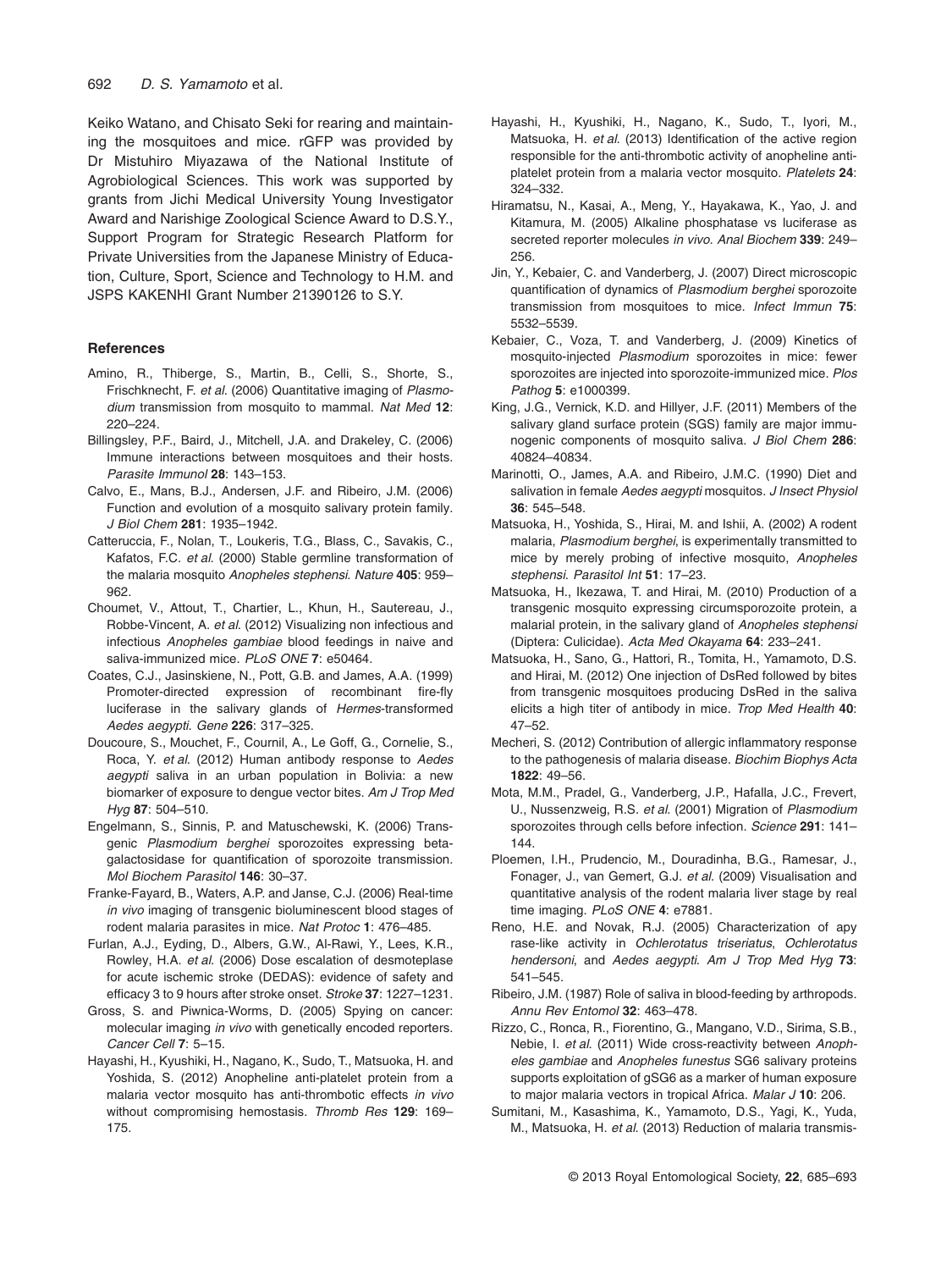sion by transgenic mosquitoes expressing an antisporozoite antibody in their salivary glands. *Insect Mol Biol* **22**: 41–51.

- Titus, R.G., Bishop, J.V. and Mejia, J.S. (2006) The immunomodulatory factors of arthropod saliva and the potential for these factors to serve as vaccine targets to prevent pathogen transmission. *Parasite Immunol* **28**: 131–141.
- Vanderberg, J.P. and Frevert, U. (2004) Intravital microscopy demonstrating antibody-mediated immobilisation of *Plasmodium berghei* sporozoites injected into skin by mosquitoes. *Int J Parasitol* **34**: 991–996.
- Voza, T., Miller, J.L., Kappe, S.H. and Sinnis, P. (2012) Extrahepatic exoerythrocytic forms of rodent malaria parasites at the site of inoculation: clearance after immunization, susceptibility to primaquine, and contribution to blood-stage infection. *Infect Immun* **80**: 2158–2164.
- Warkentin, T.E., Greinacher, A. and Koster, A. (2008) Bivalirudin. *Thromb Haemost* **99**: 830–839.
- Yamamoto, D.S., Tachibana, K., Sumitani, M., Lee, J.M. and Hatakeyama, M. (2008) Involvement of Mos-MEK-MAPK pathway in cytostatic factor (CSF) arrest in eggs of the parthenogenetic insect, *Athalia rosae*. *Mech Dev* **125**: 996–1008.
- Yamamoto, D.S., Nagumo, H. and Yoshida, S. (2010) Flying vaccinator; a transgenic mosquito delivers a *Leishmania* vaccine via blood feeding. *Insect Mol Biol* **19**: 391–398.
- Yamamoto, D.S., Sumitani, M., Nagumo, H., Yoshida, S. and Matsuoka, H. (2012) Induction of antisporozoite antibodies by biting of transgenic *Anopheles stephensi* delivering malarial antigen via blood feeding. *Insect Mol Biol* **21**: 223–233.
- Yamamoto, D.S., Hatakeyama, M. and Matsuoka, H. (2013) Artificial activation of mature unfertilized eggs in the malaria vector mosquito, *Anopheles stephensi* (Diptera, Culicidae). *J Exp Biol* **216**: 2960–2966.
- Yoshida, S. and Watanabe, H. (2006) Robust salivary glandspecific transgene expression in *Anopheles stephensi* mosquito. *Insect Mol Biol* **15**: 403–410.
- Yoshida, S., Sudo, T., Niimi, M., Tao, L., Sun, B., Kambayashi, J. *et al*. (2008) Inhibition of collagen-induced platelet aggregation by anopheline antiplatelet protein, a saliva protein from a malaria vector mosquito. *Blood* **111**: 2007–2414.

# **Supporting Information**

Additional Supporting Information may be found in the online version of this article at the publisher's web-site:

**Figure S1.** The DNA sequence and its deduced amino acid sequence of the *aapp-metluc* gene. The DNA sequences of the *aapp* gene and *metluc* gene are shown by red and blue letters, respectively.